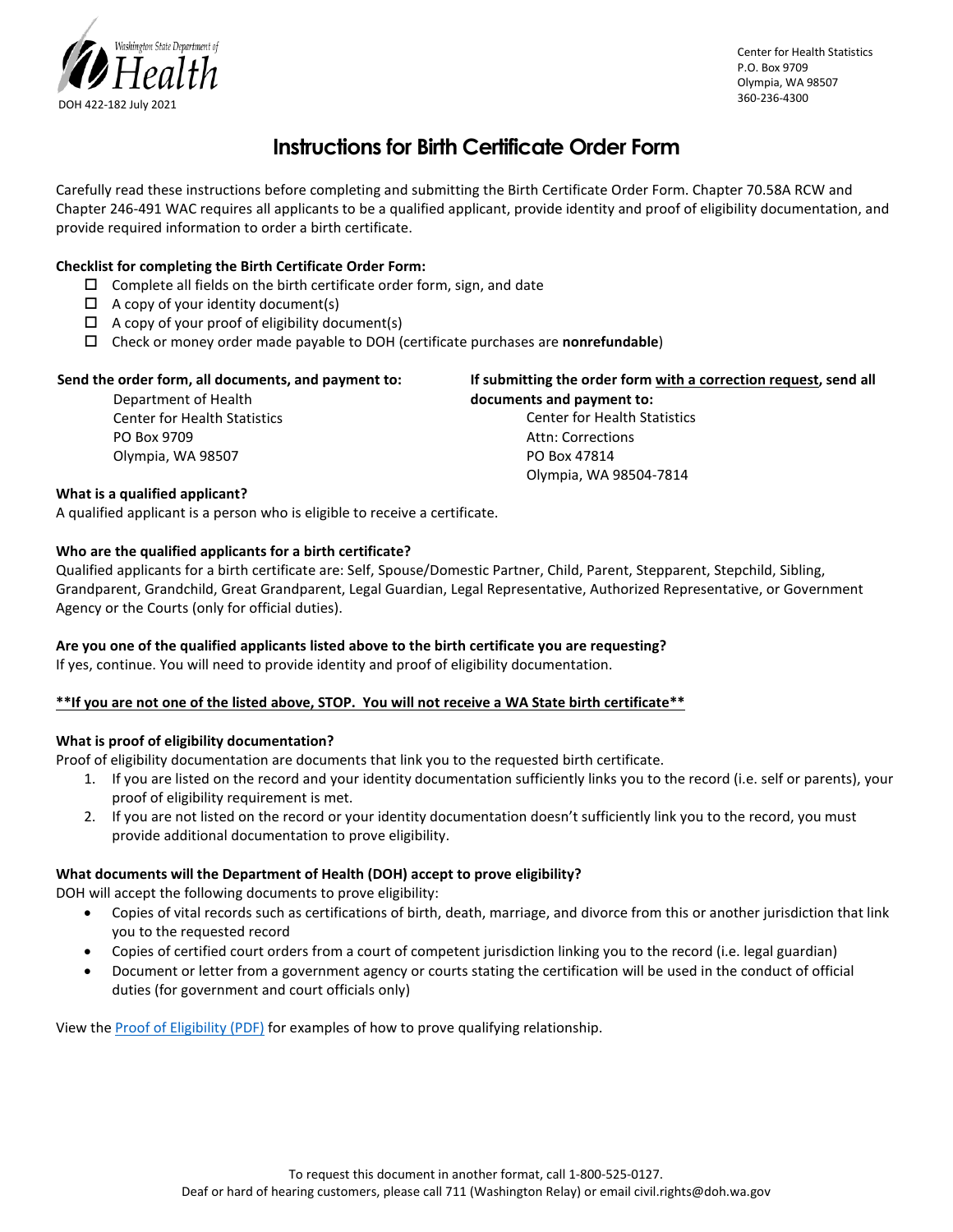

Center for Health Statistics P.O. Box 9709 Olympia, WA 98507 360-236-4300

#### **What identity documentation will DOH accept?**

DOH will accept a copy of:

- One government issued identity document (must contain photo, full name, and date of birth) that is current or expired less than 60 days; or
- If you do not have a government issued identity document, then at least two alternate documents from the alternate list. The alternate documents must contain matching first and last names and addresses, or in combination contains full name, date of birth, and photograph.

View the list of [acceptable identity documentation.](https://www.doh.wa.gov/Portals/1/Documents/Pubs/422-177-AcceptableProofsOfIdentityDocuments.pdf) 

#### **What information is required?**

The following information is required as it appears on the birth certificate:

- First, middle, and last name of the subject of the record
- First and last name of all parents listed on the record
- Date of birth (month, date, year)
- City or county where the birth occurred

#### **What if I cannot provide the required documents to prove eligibility, do not have identity documents from the acceptable list, or know the required information?**

If you are unable to meet the requirements, you may submit a request for an exception. This process allows the applicant to explain why you are unable to provide the required documentation or information.

#### **What is an Heirloom birth certificate?**

The Heirloom birth certificate is a birth certificate signed by the Governor and the State Registrar. For more information on Heirlooms, please visi[t Ordering a Birth Record :: Washington State Department of Health.](https://www.doh.wa.gov/LicensesPermitsandCertificates/VitalRecords/OrderingaBirthRecord#heading58289) 

#### **What address do I put on the order form?**

The address you provide on the order form must be the address you are REGISTERED to receive mail at. If that is not an option, put the name of the individual registered at the address and then put "in care of" before your name (Ex. John Doe C/O Jane Doe, 101 Israel Rd SE, Tumwater, WA 98502). If filling in the form by hand, please print clearly to avoid delay in processing.

#### **What form of payment is accepted?**

We accept checks or money orders for requests mailed to DOH. Make sure your check or money order is made payable to DOH.

**Important note: no refunds** will be given if a record could not be located or the documentation you provided did not prove you were eligible to receive a birth certificate.

**Helpful tip**: To confirm DOH received your order over the phone, we need:

- For Checks: Check number, date it was cashed (check with your banking institution before calling DOH), and name on the check
- For Money Orders: Money order number and date it was cashed (to find this date call the number provided on your money order receipt)

For more information about vital records, please visit our website at [https://www.doh.wa.gov/vitalrecords.](https://www.doh.wa.gov/vitalrecords)